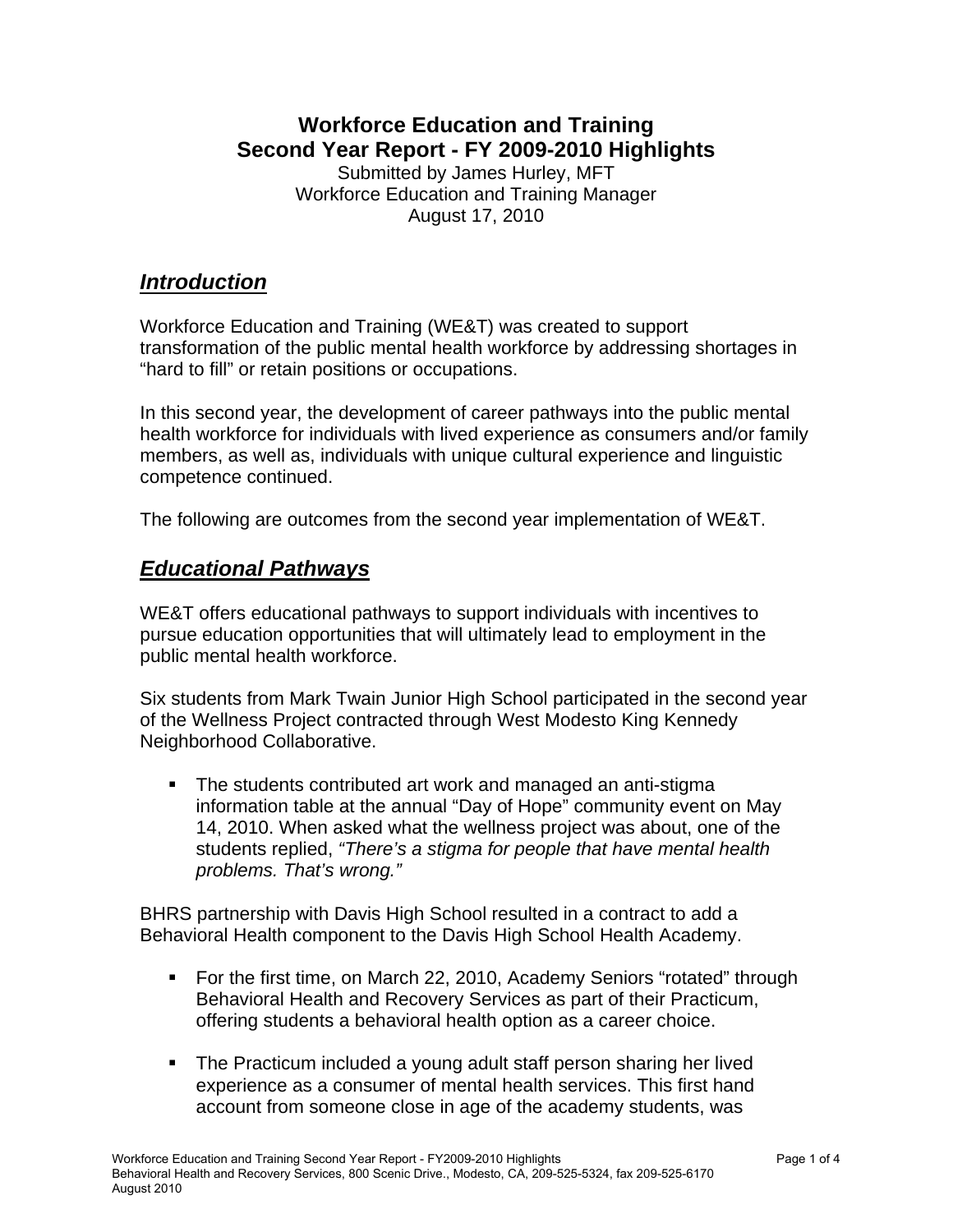wonderful and impactful**.** Tammy Miller, Health Academy Director, commented, *"Congratulations on a presentation well done!! My students were in awe (as were we all) and probably could have listened to her all day."*

California Association of Social Rehabilitation Agencies (CASRA) certificate program adopted by the Modesto Junior College completed its fall and spring semesters. All CASRA classes have now been offered at least once, and we are now seeing students completing CASRA and receiving their CASRA certificate. Many CASRA graduates are also continuing their education.

- **Fall semester:** Twenty-eight students (28) received stipends for the fall 2009 semester- thirteen (13) in the introductory 142 class, and fifteen (15) for the combined 143/144 classes.
- Spring Semester: Sixteen (16) students- three (3) in the introductory 142 class and thirteen (13) in combined 143/144/Human Services. All stipend students in the fall and spring semesters had lived experience as consumers and/or family members.
- **The forty four (44) students were from the following ethnic groups:** 52% Non Hispanic White (23) 23% Hispanic (10) 20% African- American (9) 2% Native American (1) 2% Asian/Pacific Islander (1)

 Total cost for Modesto Junior College stipends FY 09-10: \$5,782.34 This cost is well within the original projections

Masters level stipends at California State University, Stanislaus:

- Four (4) students successfully completed their Masters of Social Work stipend year- two (2) are continuing, and two (2) new part time slots are available. All recipients are from culturally diverse backgrounds or have lived experience as consumers or family members.
- The current MSW contract between BHRS and CSU, Stanislaus was used as a model for a contract expansion to include Masters of Science for the MFT track. We are working to complete the contract and begin offering stipends for MS students in the fall of 2010.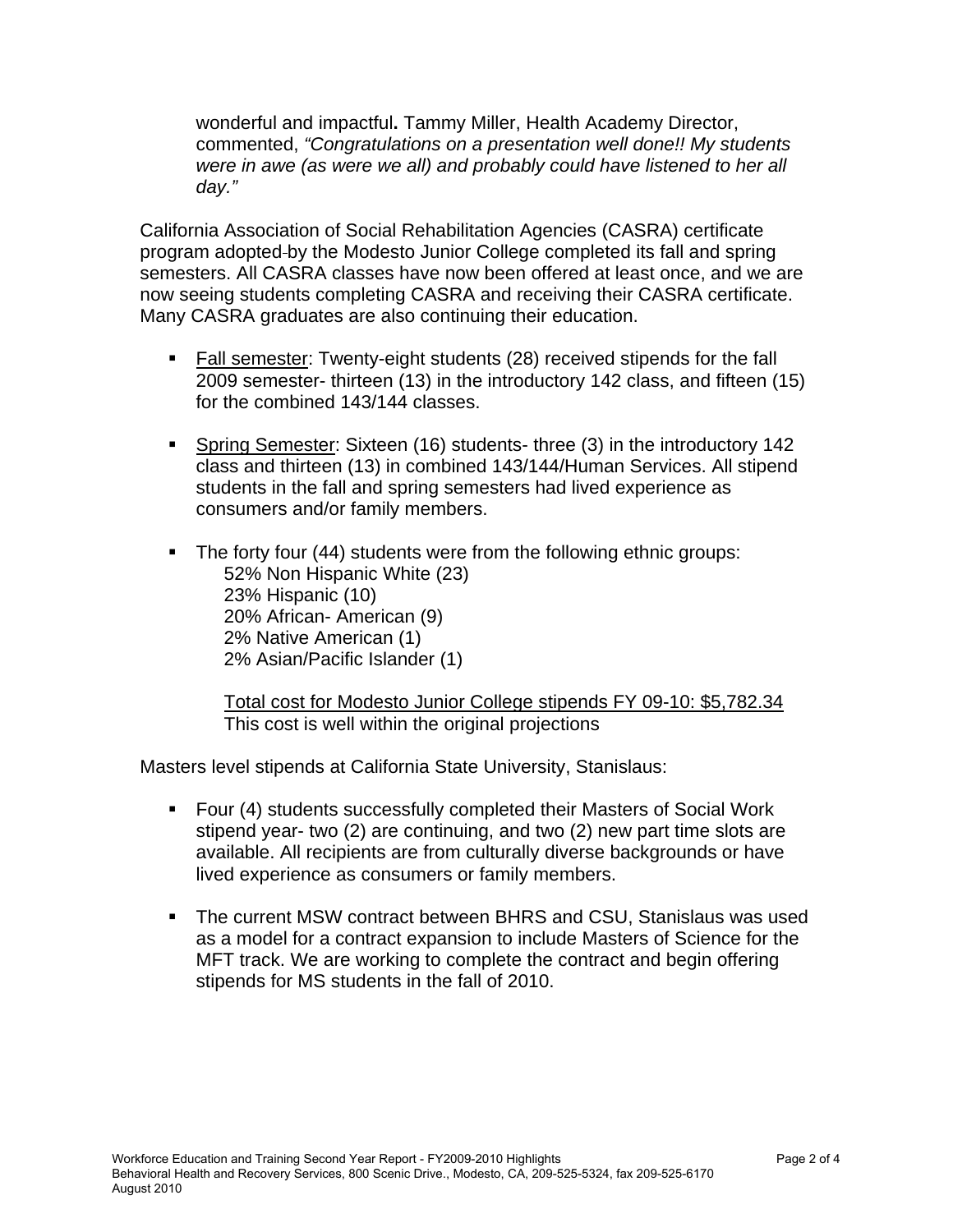# *Consumer and Family Member Volunteerism and Employment*

Stakeholders prioritized the need to have a structure that supports and provides opportunities for volunteerism within the behavioral health system, including for individuals who would like to work in public mental health settings.

The WE&T Volunteer Coordinator implemented a 32 hour volunteer orientation, conducted twice a week over an 8 week period. The orientation was interactive and focused on educational topics and skill building for working in public mental health settings.

The orientation included:

- **Education topics of confidentiality, code of ethics, using person first** language, understanding roles and boundaries, and other topics.
- Skill development included training in the use of the Self Help Group Model; both how the model works and having volunteers practice as group facilitators with others.

The volunteer participants were made up of CASRA students, volunteers of BHRS, and interested community members. For CASRA students, this partially met their class requirement for 40 hours of volunteerism in the community. This 32 hour orientation was conducted twice this fiscal year.

Despite a hiring freeze and an emphasis placed on education and training, BHRS hired twenty (20) new part time staff. Of the twenty new hires, ten (10) or 50% were staff from ethnically diverse backgrounds:

50% Non Hispanic White 30% Asian/Pacific Islander 15% Hispanic 5% African-American

## *Training Highlights*

BHRS launched the first year of a Three-Year System-Wide Training Plan (FY2009-12) to support transformation for all systems of care. Below are some training highlights.

 Stanislaus County Workforce Education and Training held its first 8 week series of trainings for volunteers, and consumers and family members from January 13 - March 3, 2010. The training developed from stakeholder input including consumer & family members, contract agencies and BHRS staff, served as an orientation for consumer and family member volunteerism and/or future employment in public mental health. Presenters